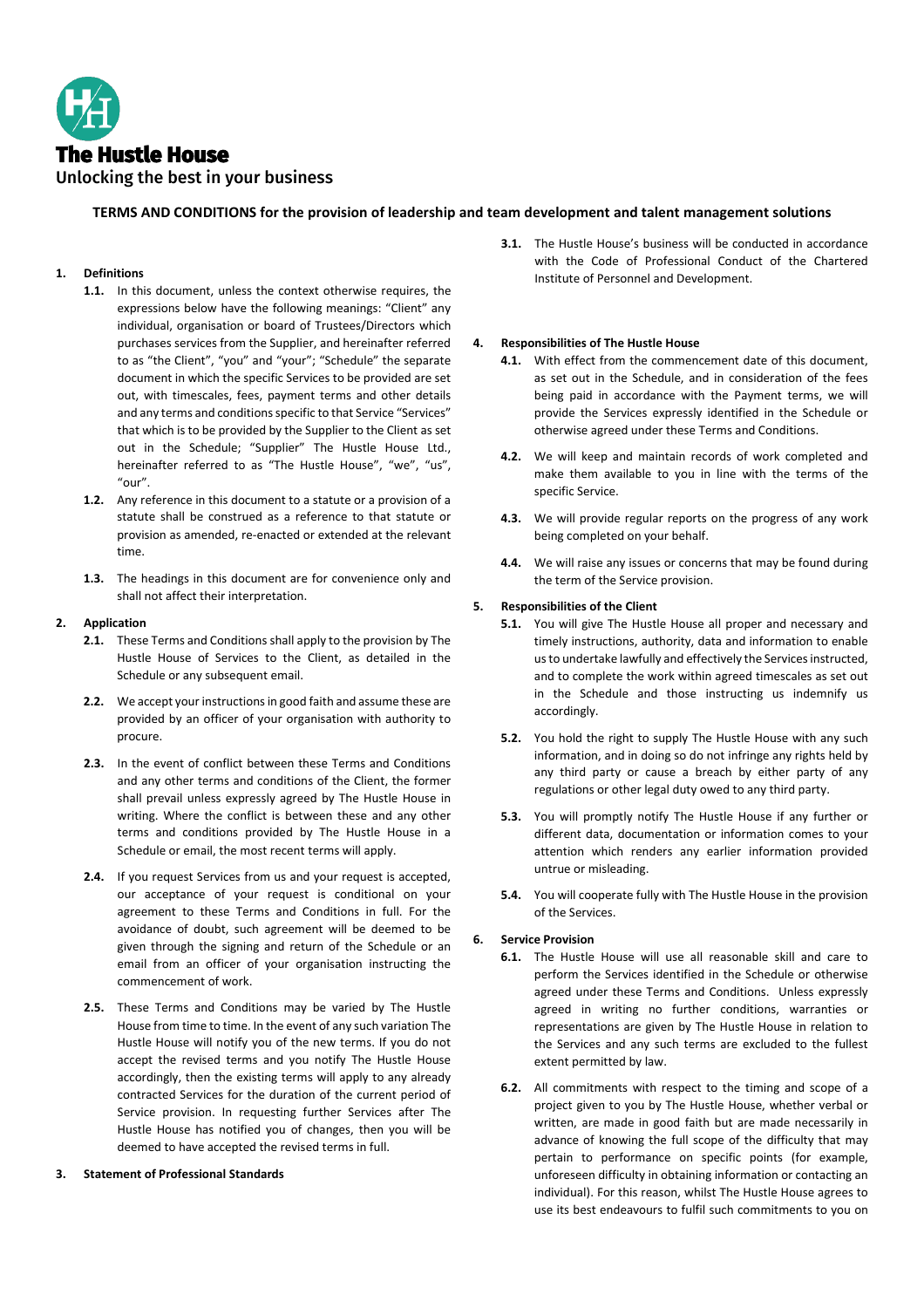the timing and the scope of consultancy and other projects, we cannot guarantee performance in either respect.

**6.3.** Service provision time includes all office, administrative, preparatory and telephone time spent acting for you in addition to actual Client meetings and external interviews. Service provision time also includes travel time which may on occasions be absorbed or waivered or charged at a separate rate as per the Schedule. All work is charged at the agreed daily rate as set out in the Schedule.

#### **7. Fees**

- **7.1.** Where The Hustle House has provided you with an estimate for Services, we reserve the right to increase that estimate where there is a change in the Services to be supplied under the Schedule.
- **7.2.** You agree to pay our fees in accordance with the Payment terms.
- **7.3.** Our fees are based on a "time-based" (normally daily except where otherwise agreed in advance) rate or "fixed fee" (where the fee is agreed for the work to be completed regardless of how long it takes). The Schedule lists the basis on which we agree to supply the Services. Any additional work required which is not covered will be agreed with you and will result in a new Schedule being issued.
- **7.4.** You agree to pay The Hustle House for any additional Services provided by us that are not specified in the Schedule in accordance with the then current applicable daily or hourly rate in effect at the time of the performance or such other rate as may be agreed. We will not incur these without your prior consent unless circumstances are exceptional.
- **7.5.** All sums payable by either party pursuant to the Schedule are exclusive of any Value Added Tax unless otherwise stated.

#### **8. Expenses**

- **8.1.** The Hustle House shall be entitled to recover from you reasonable incidental expenses in connection with the provision of the Services.
- **8.2.** The Schedule will set out where expenses will be charged. You agree to reimburse such expenses in addition to the Service fees.
- **8.3.** Expenses will be charged at cost (with the exception of mileage which is charged at the HMRC approved mileage rate for the first 10,000 miles of business mileage, 45p as of January 2014).
- **8.4.** Any additional charge for incidental expenses will normally be waived, except where such costs are significant in value in which case the expense will be agreed with you in advance.
- **8.5.** Every attempt will be made to minimise expenses and we will never pass on to you more than the actual cost incurred.
- **8.6.** Invoices for expenses will normally be presented as a separate item within the invoice for the nearest (timewise) payment to the expenses being incurred.
- **8.7.** Allowable expenses are charged to you at the gross invoice value.
- **9. Payment**
	- **9.1.** Payment of fees rendered by invoice are due as standard, and unless otherwise agreed, within fourteen daysfrom the invoice date. We are unable to offer credit.
	- **9.2.** For Services with an agreed duration of four weeks or less, invoices will be issued at the conclusion of the work. For

Services with an agreed duration of more than four weeks, invoices will be issued on a monthly basis.

- **9.3.** Payment to us must be for the full amount agreed and as invoiced, and you agree to adjust all payments to take into account any charges levied (such as may be made by the transferring bank) so that the full amount due is received by The Hustle House.
- **9.4.** You agree to pay all government taxes and duties, regardless of origin, that may apply to your payments to The Hustle House. Each party will be responsible for recovering their own entitlements in respect of pre-payments (such as in respect of VAT or sales tax).
- **9.5.** Interest may be applied to any overdue accounts at a rate of 2% over the HSBC base rate per month on all amounts that remain unpaid 14 days after the agreed payment date. Such interest shall be calculated cumulatively on a daily basis and shall run from day to day and accrue after as well as before any judgement until payment is made.
- **9.6.** Where payment has not been received, we reserve the right to withhold Services, documents and information, and have the right to cease to work on your account, and to terminate the engagement if payments are unduly delayed. In such circumstances, The Hustle House will not be responsible for any inconvenience, loss or damage caused. This right applies not just to the Service for which the payment is in arrears but also any other Services supplied to you by us, whether or not payments against those are in arrears.
- **9.7.** All amounts due pursuant to these Terms and Conditions shall be paid in full without any deduction, set-off, counterclaim or withholding.

#### **10. Variation and Amendments**

- **10.1.** If you wish to vary any details of the Schedule, you must notify us in writing at your earliest opportunity. The Hustle House shall endeavour to make any required changes and any additional costs thereby incurred shall be invoiced to you.
- **10.2.** If, due to circumstances beyond The Hustle House's control, we have to make any change in the arrangements relating to the provision of the Services in the Schedule, we shall notify you forthwith. We shall endeavour to keep such changes to a minimum and shall seek to offer you arrangements as close to the original as is reasonably possible in the circumstances.

# **11. Staff and Contractors**

- **11.1.** The Hustle House shall be entitled to subcontract, delegate or assign the provision of any Services or any of their rights or duties under these Terms. The Hustle House shall have discretion as to which of our Consultants are assigned to perform the Services.
- **11.2.** Where a named Consultant is assigned as your account or project lead, we will use our best endeavours to ensure that this Consultant remains allocated to your account or work for its' duration.

#### **12. Copyright and Intellectual Property**

**12.1.** The Hustle House reserves all copyright, intellectual property and any other rights (if any) which may subsist in the products of, or in connection with, the provision of our Services, which includes, but is not limited to, generic and tailored documents, analysis, reports, presentations and training materials etc. held both electronically and on paper. Any such materials shall be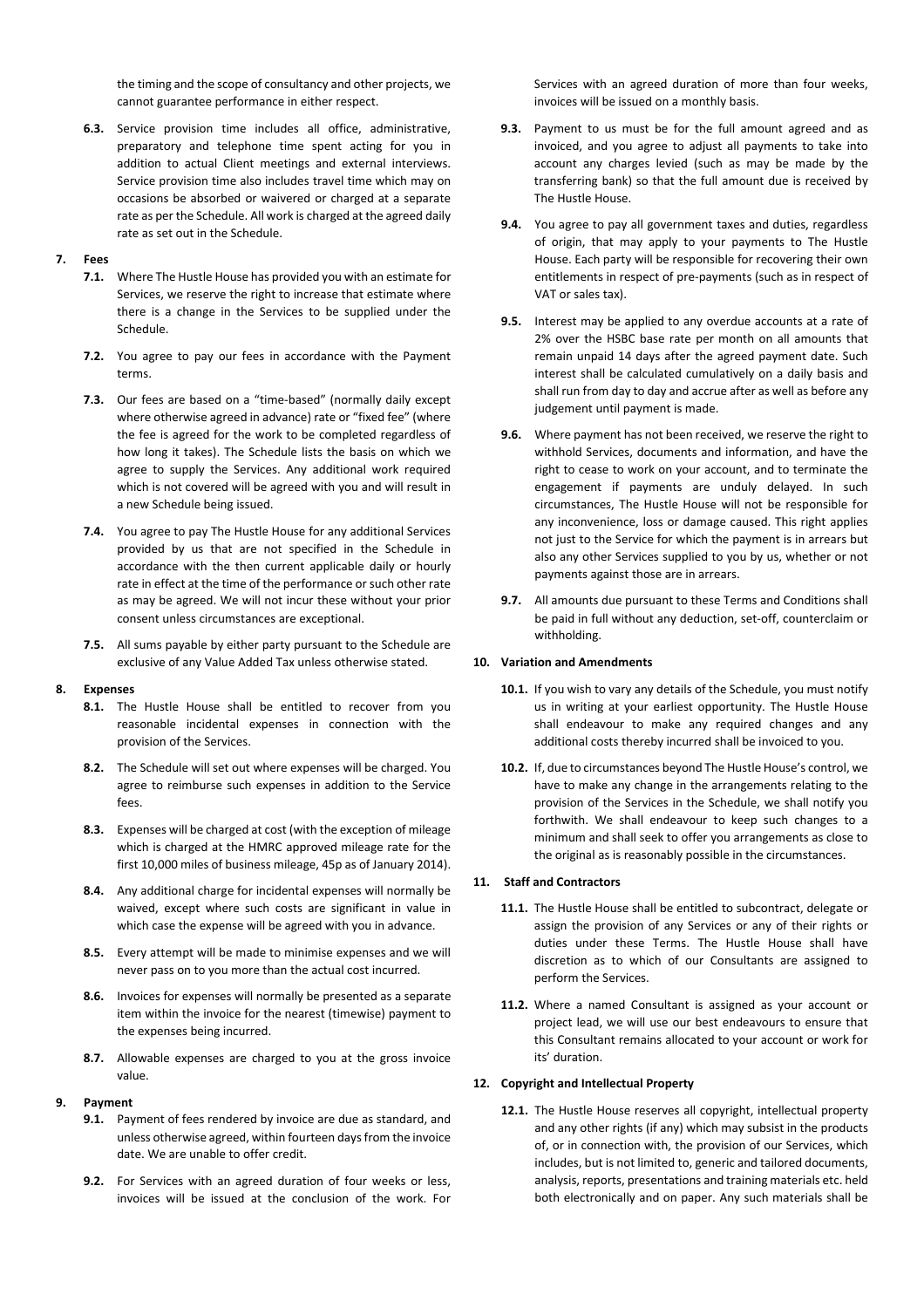licensed to you for your internal use only and you shall not sublicence, assign or otherwise transfer any such licence.

- 12.2. The Hustle House reserves the right to take such actions as may be appropriate to restrain or prevent infringement of such copyright or intellectual property.
- **12.3.** You undertake to keep all materials created by The Hustle House confidential and not to copy, publish or distribute any such information, materials or documents to any third party without The Hustle House's prior written consent (except where such information is in the public domain or you are required to disclose such information by law).
- **12.4.** Your interests in respect of this clause and any materials provided by you to us are protected by The Hustle House's blanket confidentiality commitment in respect of the dissemination of any and all materials related specifically to your business outlined in 13. below.

#### **13. Confidentiality**

- **13.1.** All data, documentation and information provided by you and advice given by The Hustle House is treated in the strictest confidence, disclosed only to those who need access to it in order to deliver Services and stored, whether in hard copy or electronically, under strictest security at our offices.
- **13.2.** We agree never to share information relating to your business with any third party without prior consent, and unless required to do so by law or to comply with regulations or quality control reviews. Likewise, you agree not to use or copy or allow use of the output of the work we do for you with a third party without our prior permission.
- **13.3.** We may communicate with you electronically and you accept the risks associated with such communications, except anything arising through our negligence or willful default.
- **13.4.** Neither party shall use the other party's confidential information for any purpose other than the performance of the Services.

#### **14. Conflicts**

- **14.1.** The Hustle House will bring to your attention any conflict of interest that may arise between your instructions and the terms under which The Hustle House is acting, or has acted, for another client at the time that it becomes apparent to The Hustle House (where such third party instructions were received prior to your instructions). Such a declaration by The Hustle House will be general in nature so as not to prejudice the confidentiality with the third party. You will notify us if you have any reason to believe that such a conflict has arisen or may arise.
- **14.2.** You recognise that we may have to terminate Services to you in line with clause 21. in the event that a conflict arises between our duties to you and to another client if, in our judgement, we are unable to proceed with the Services and maintain our fiduciary duty.

#### **15. Liability**

- 15.1. Where any loss or damage occurs as the result of you providing misleading, incomplete or false information, no liability will be accepted.
- **15.2.** The Hustle House provides services in good faith based upon information available to us at the time. We do not warrant the accuracy of information provided. It is for you to decide whether or not to accept our advice in making your own management decisions. Therefore The Hustle House accepts

no liability for the consequences of its information, opinions and support, whether direct or indirect.

- **15.3.** Except in respect of death or personal injury caused by our negligence, The Hustle House will not by reason of any representation, implied warranty, express condition or other term, or any duty at common law be liable for any loss of profit or any indirect, special or consequential loss (such as lost profit, lost opportunity, lost reputation, lost data), damage, costs, expenses or other claims in connection with the provision of Services or with the use by you of the Services supplied.
- **15.4.** You shall indemnify The Hustle House against all damages, costs, claims and expenses suffered by us arising from loss or damage to any equipment (including that of third parties) caused by you, your agent or members of your workforce.
- **15.5.** Without prejudice to other more restrictive limitations elsewhere in these Terms and Conditions, liability on the part of The Hustle House is limited to the value of the Services set out in the Schedule or the value of the loss, whichever is the smaller.
- **15.6.** The restrictions on liability in this clause apply to every liability which may arise in connection with the provision of the Services including liability in contract, tort (including negligence), misrepresentation, restitution or otherwise.
- **15.7.** You accept that the limitations of The Hustle House's liability set out above are reasonable in all the circumstances.

#### **16. Force Majeure**

- **16.1.** Neither The Hustle House nor the Client shall be liable to the other or be deemed to be in breach of these Terms and Conditions by reason of any delay in performing, or any failure to perform, any of either party's obligations if the delay or failure was due to any cause beyond that party's reasonable control and which could not have been reasonably predicted. Without prejudice to the generality of the foregoing, the following shall be regarded as causes beyond either party's reasonable control:
	- i. Act of God, explosion, flood, tempest, fire or accident;
	- **ii.** war or threat of war, terrorism, sabotage, insurrection, civil disturbance or requisition;
	- **iii.** Acts, restrictions, regulations, bylaws, prohibitions or measures of any kind on the part of any governmental, parliamentary or local authority;
	- iv. Strikes, lockouts, or other industrial actions or trade disputes (whether involving employees of either The Hustle House or the Client or of a third party);
	- **v.** Power failure or breakdown in machinery.
- **16.2** Where the delay caused by events outside either party's control or influence causes such delay that the purpose of these Terms and Conditions is wholly or significantly destroyed, either party shall be entitled in these circumstances to cancel the remaining portion of work set out in the Schedule. In such circumstances, you will not make any further payment of fees but there will be no refund of payments already made (including any payments for any Services that remain unfulfilled) and The Hustle House will be entitled to recover any costs already incurred.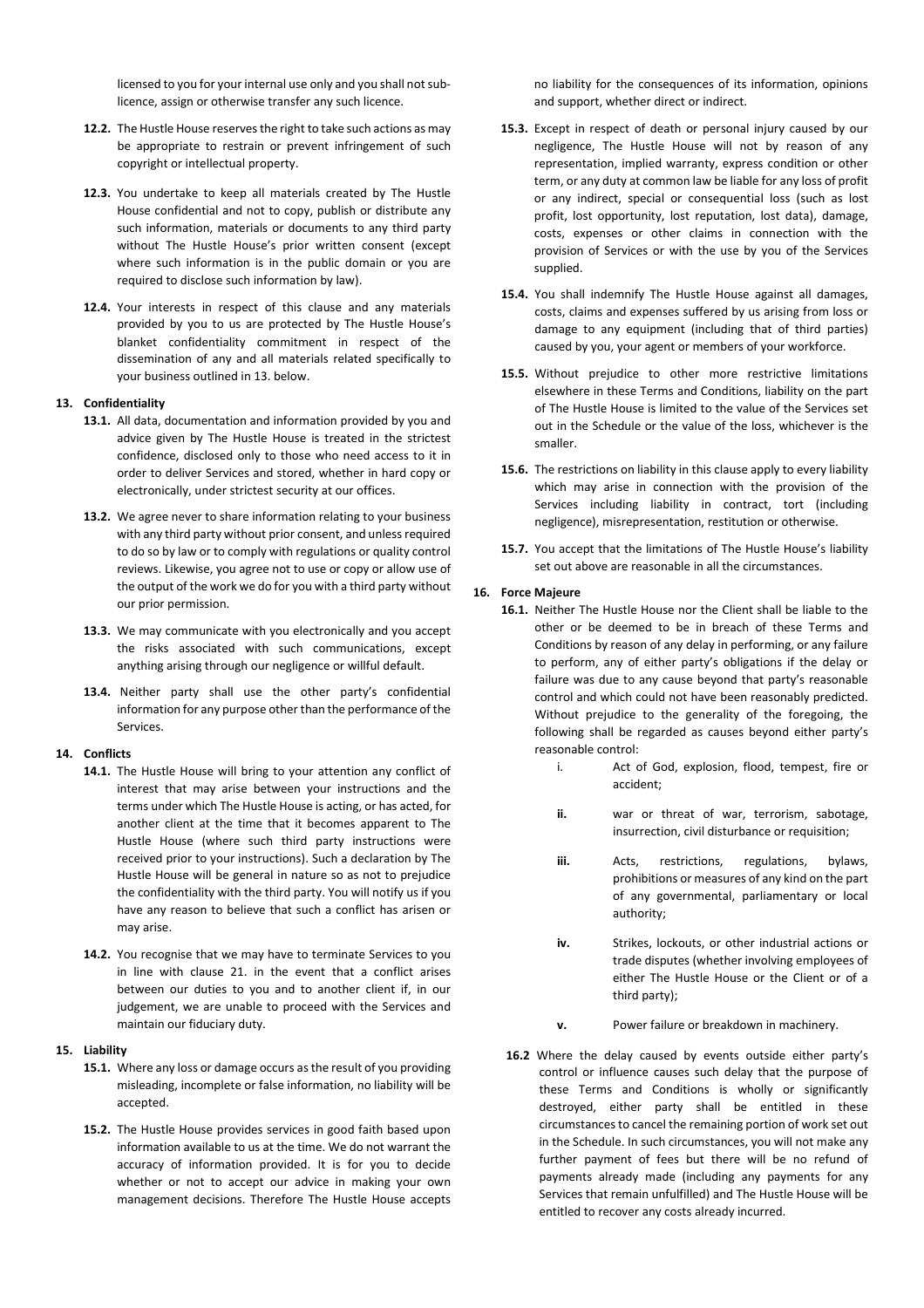# **17. Waiver**

- **17.1.** The failure by either party to enforce at any time or for any period any one or more of the Terms and Conditions of this Contract shall not be considered as a waiver of any subsequent breach of the same or any other provision.
- **17.2.** A waiver of any term, provision or condition of these Terms and Conditions shall be effective only if given in writing and either signed by the waiving party or emailed from the work email address of an appropriate officer of the waiving party's organisation, and then only in the instance and for the purpose for which the waiver is given.

### **18. Data Protection**

- **18.1.** Both parties will comply with all applicable requirements of all applicable data protection and privacy legislation in force from time to time in the UK and including the General Data Protection Regulation (EU 2106/679); the Data Protection Act 2018; the Privacy and Electronic Communications Directive (2002/58/EC) (as updated by Directive 2009/136/EC) and the Privacy and Electronic Communications Regulations 2003 and any other European Union legislation relating to personal data and all other legislation and regulatory requirements in force from time to time which apply to the sue of personal data (including, without limitation, the privacy of electronic communications) (together "the Data Protection Legislation")
- **18.2.** The parties acknowledge that for the purposes of the Data Protection Legislation, you are the controller and The Hustle House is the processor.
- **18.3.** You will ensure that you have all necessary and appropriate consents and notices in place to enable the lawful transfer of any relevant personal data to The Hustle House for the duration and purpose of this Contract.
- **18.4.** In relation to any personal data processed in connection with the provision of the Services we shall:
	- **i.** ensure that we have appropriate measures in place to protect against unauthorised or unlawful processing of personal data and against accidental loss or destruction of, or damage to, personal data, appropriate to the harm that might result from the unauthorised or unlawful processing or accidental loss, destruction or damage and the nature of the data to be protected, having regard to the state of the technological development and the cost of implementing any measures;
	- **ii.** ensure that all personnel who have accessto an/or process personal data are obliged to keep the personal data confidential;
	- **iii.** not transfer any personal data outside the European Economic Area unless your prior written consent has been obtained and appropriate safeguards are in place, the data subject has enforceable and effective legal remedies and all reasonable instructions notified by you in advance have been complied with;
	- **iv.** notify you without undue delay on becoming aware of a personal data breach;
	- **v.** on your written direction, delete or return personal data and copies to you on termination of this Contract unless required by law to store the personal data; and
- *vi.* handle and process personal and sensitive data provided to us in the course of our work with you (e.g. employee personal data) in line with the requirements of the Data Protection Legislation.
- **18.5.** The Hustle House will use personal information which we hold about personnel within your organisation to provide our Services, for market research purposes and to inform you about our Services and products.
- **18.6.** Data provided to us and files relating to our work for you are stored electronically in line with our Data Protection Policy. They are destroyed in line with this policy after the applicable period.

# **19. Publicity**

**19.1.** The Hustle House shall have the right, without further reference to you, to publicise the fact that your organisation is, or was, a Client and to utilise your organisation's name in publicity materials in this respect unless you specifically inform us in writing that we may not do this. The Hustle House may also describe in general terms the type of work conducted for you but shall not be permitted to link your organisation and the work undertaken without your prior permission.

# **20. Recruitment of Personnel**

- **20.1.** Each party undertakes not to attempt to solicit or procure the services of staff employed by the other party who are involved in the provision of these Services during the course of period of work covered by the Schedule and for a period of six months thereafter without the written permission of the other party.
- **20.2.** You agree to pay The Hustle House a finder's fee should you recruit a The Hustle House Consultant to a paid employment position within two years of the conclusion of any work on behalf of you by that Consultant or of that Consultant being introduced to you, whichever is the later.
- **20.3.** The finder's fee shall be 30% of the first year's gross remuneration payable by you or your associates to the Consultant.
- **20.4.** The definition of 'Consultant'shall include all The Hustle House employees and associates that are involved in the provision of services to you.

#### **21. Termination**

- **21.1.** The Hustle House reserves the right to withdraw our Services from you without any requirement of an explanation, upon the giving of notice to you in writing, without liability.
- **21.2.** The Hustle House shall be entitled to terminate any Services immediately in the event that you fail to make payment of any fees which are due and payable, or if you are otherwise in material breach of these Terms and Conditions.
- **21.3.** Unless individual Terms apply, and with the express exception of our Retained Services, you or we may terminate our engagement by giving 60 days' written notice.
- **21.4.** Where a termination is by The Hustle House, you shall be entitled to a refund of that proportion of any advance of fees that relate to the time not worked at that time.
- **21.5.** Where you terminate a Schedule of work, we reserve the right to retain any prepayment received in respect of the Schedule on a pro-rated basis. Where prepayment has not been made, the following shall apply in terms of cancellation notice:
	- 4 weeks' notice = No charge 3 weeks' notice = 30% charge 2 weeks' notice = 50% charge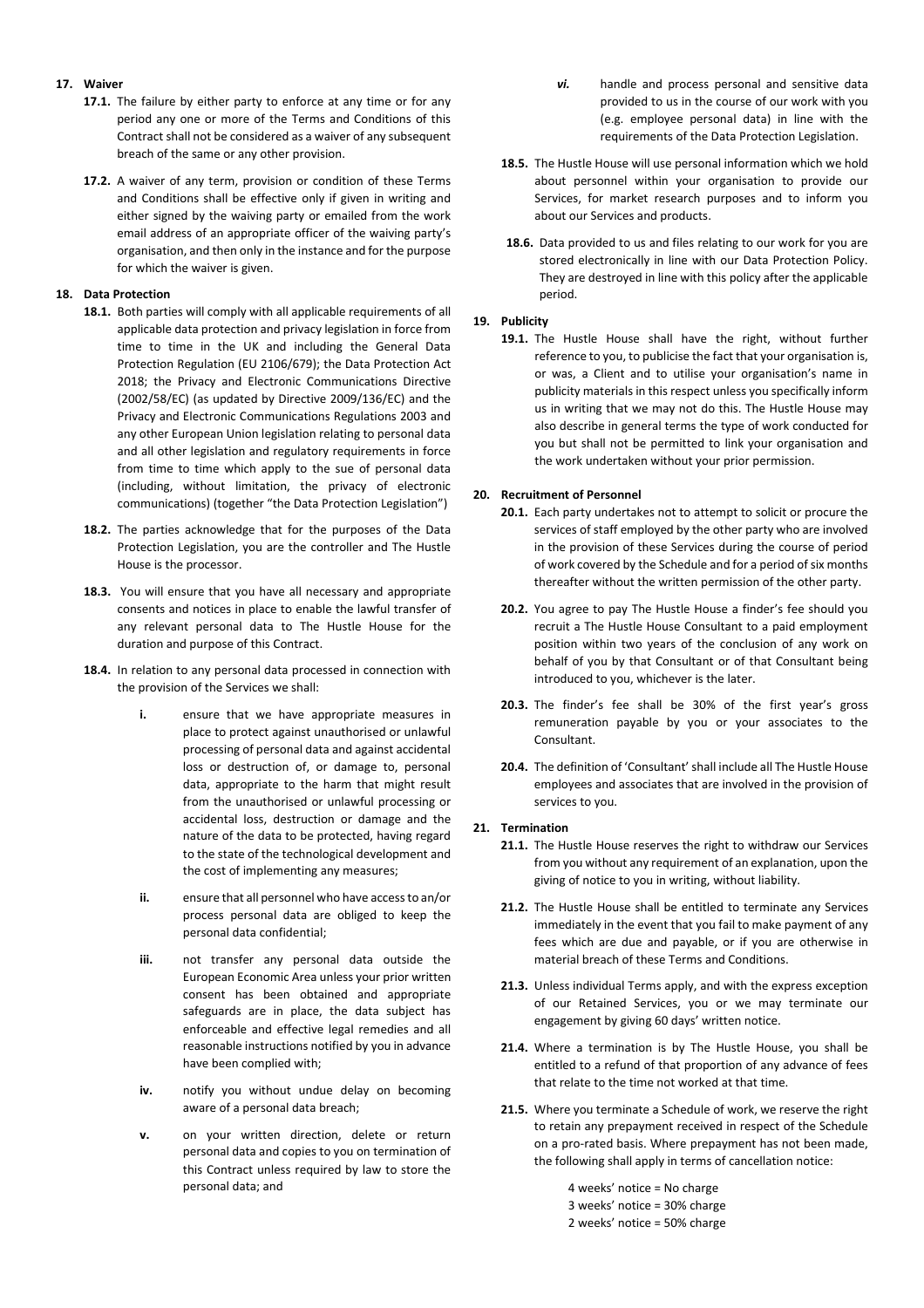1 week or less = 100% charge

You also agree to pay all expenses incurred up to the date of termination.

- **21.6.** In the event of termination, expenses incurred shall be interpreted as including all monies spent on your behalf plus all spending irrevocably committed to on your behalf by The Hustle House up to the date of termination plus any cancellation charges that may be levied by third party suppliers as a result of the termination.
- **21.7.** The Hustle House may terminate any agreement forthwith if:
	- **i.** The Client is in breach of any of its obligations hereunder; or
	- **ii.** The Client has entered into liquidation (other than for the purposes of a bona fide amalgamation or reconstruction) whether compulsory or voluntarily or compounds with its creditors generally or has an administrator, administrative receiver or receiver appointed over all or a substantial part of its undertaking or assets;
	- **iii.** The Client has become bankrupt or shall be deemed unable to pay its debts by virtue of Section 123 of the Insolvency Act 1986;
	- **iv.** The Client ceases or threatens to cease to carry on business; or
	- **v.** Any circumstances whatsoever beyond the reasonable control of the Supplier (including but not limited to the termination, through no fault of the Supplier, the termination of the service) that necessitate the termination for whatever reason of the provision of services.
- **21.8.** In the event of termination under the above clause The Hustle House shall retain any sums already paid by you without prejudice to any other rights we may have whether at law or otherwise.

**21.9.** Clauses which expressly or by implication survive termination shall continue in full force and effect

# **22. Complaints and Disputes**

- **22.1.** We want you to be entirely satisfied with the services provided to you. If, however, you are not satisfied, please notify us without delay. The matter will be dealt with in accordance with The Hustle House's Complaints Procedure.
- **22.2.** All unresolved disputes between the parties shall be referred to independent determination.

#### **23. Applicable Law and Jurisdiction**

**23.1.** These terms and conditions shall be governed and construed in accordance with English law and the parties shall submit to the exclusive jurisdiction of the English courts.

#### **24. Integral part of Contract**

- **24.1.** In signing the Schedule, you accept that all of these terms have been read, understood and agreed.
- **24.2.** Each of the parties warrants that it has power to enter into this agreement and has obtained all necessary approvals to do so.
- **24.3.** The parties agree that these terms are fair and reasonable in all the circumstances. However, if any part, term or provision of these Terms and Conditions or the Schedule is or becomes or is declared by any court or competent authority to be void, illegal or unenforceable, it will be deemed to be deleted and the remaining provisions will continue in full force and effect.
- **24.4.** Unless otherwise expressly stated, all notices from you to us must be in writing and posted or emailed to our registered office.
- **24.5.** Unless expressly state otherwise, this Contract does not give rise to any rights under the Contract (Rights of Third Parties) Act 1999 to enforce any term of the Contract.

# **These standard Terms and Conditions apply to all services delivered by The Hustle House Ltd. and should be read in conjunction with those which apply to specific services as detailed on the Schedule of Services.**